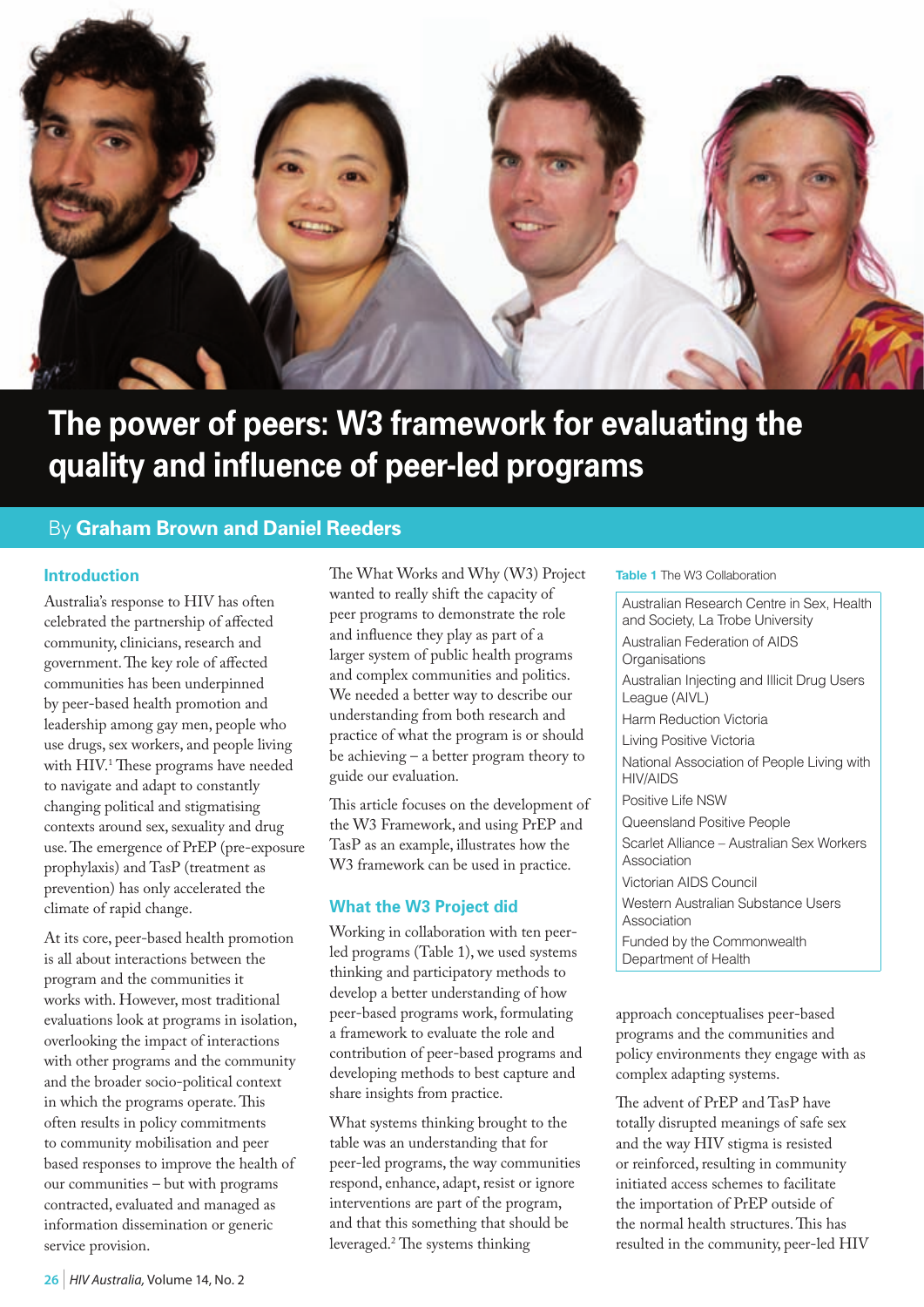prevention programs, and the health system each having to adapt and change in tandem with an environment in flux. Systems thinking helps us to look at the relationship between all the parts of this picture, and assumes the ground will keep moving. Our approach looks for the best leverage points and synergies as the system and the programs continue to adapt and evolve.3,4,5,6

Our work with the ten programs involved a series of workshops with each organisation to draw, articulate and revise complex system maps – like a map of an ecological system – describing what happens during these programs and their relationships with all the components of the community and policy system they are situated within. The aim was to examine how peer-led programs operate, drawing on a range of differing perspectives, including outreach workers, community development practitioners, workshop facilitators, policy and leadership, management and board members. Each of these stakeholders holds a particular perspective, but the pieces of this picture are rarely brought together.

This detailed mapping process required a huge amount of trust from our partners, and was breaking new ground. There is more detail about the approach and methods on our website (www.w3project.org.au). But the key point is that we analysed these complex system maps to draw out the system level key functions, which could be used to better demonstrate the value of investing in peer-led programs.

## **The W3 Framework**

We found that peer-led programs are operating within and between two interrelated and constantly changing subsystems – the community system and the policy (or sector) system. We found there are four functions that are required for peerled programs to be effective and sustainable in such a constantly changing environment:

- **Engagement:** How the program maintains up to date mental models of the diversity and dynamism of needs, experiences and identities in its target communities
- Alignment: How the program picks up signals about what's happening in its policy/sector environment and uses them to better understand how it works
- Adaptation: How the program changes its approach based on mental models that are refined according to new insights from engagement and alignment
- **Influence:** how the program uses existing social and political processes to influence and achieve improved outcomes in both the community and the policy/sector.

To unpack these concepts in more detail, let's again look to the specific example of the community and policy response to PrEP as a way of illustrating how each of these functions works in practice.

#### Engagement

Identifying the different ways in which PrEP is being used by gay men, and how it may be interacting with meanings of safe sex and stigma, is not limited to listening to clients and doing consultation. It is about the unique relationship a peerbased approach has within its community, achieved by utilising staff and volunteers who are from the community, and ensuring that the peer-led program is seen as being a part of the community. W3 framework looks for signs of genuine and high quality engagement that ensures accurate and real-time community insights, including insights about how well the peer-led program is keeping up to speed with the community response to PrEP.

## **Alignment**

Peer-led programs also need to pick up real-time signals about what's happening regarding PrEP in the broader sector (policy, health services, surveillance and social research). Changes in how PrEP is defined, promoted, accessed, or researched impacts on communities, and can enhance the peer-led program's own understanding of their communities. All this can affect how the peer-led programs operate in regard to PrEP; how well the policy response and sector aligns with the priorities of peer-led programs and their communities; and can provide guidance for adaptations or advocacy that may be required. W3 framework looks for signs that the program is able to gain real-time insights into policy and sector changes, and is able to apply a peer lens to identify the implications.

## Adaptation

Peer practitioners (staff or volunteers) are in a unique position to notice cues and

patterns in their community, and so are able to constantly enhance and update their understanding of how their own personal experience of PrEP relates to a broader collective perspective of the community response to PrEP.

Because their community is changing in ways that are not easily predictable, peer programs often need to 'test the waters' as they adapt with their communities and monitor carefully. This includes adaptation within and across the range of peer activities, for instance, peer service delivery (such as peer-led rapid testing), peer health promotion (such as peer developed and implemented campaigns or community development), or peer leadership (such as peers taking leadership roles in their community, their sector, or participating in policy reform). This also means the organisation within which the peer activities are based need to understand the nuances of PrEP, in both the community and the policy systems, in order to support rapid adaptation. The W3 framework looks for signs that programs and organisations are learning and adapting (or even preempting) with their communities.

## Influence

n **Within community systems**

The unique opportunity peer-led programs have is that they are able to participate as a structural component within their community, rather than intervene on their community. While this still includes the usual changes in knowledge, attitudes or behaviour, it also includes the intentional and unintentional or distal influence a program has when it is navigating and participating in, rather than observing, community tensions and challenges in areas such as PrEP. W3 framework is looking for signs that: communities see the contribution of the peerled program as culturally credible and authentic; communities are incorporating these into the ongoing adaptations in the community; and that the community expects the program to be based in the reality of their shared lives. The changes in the engagement with the peer program can be an indicator of the authenticity, relevance and impact of past influence.

## n **Within policy systems**

Other organisations in the policy and sector system, as they also adapt to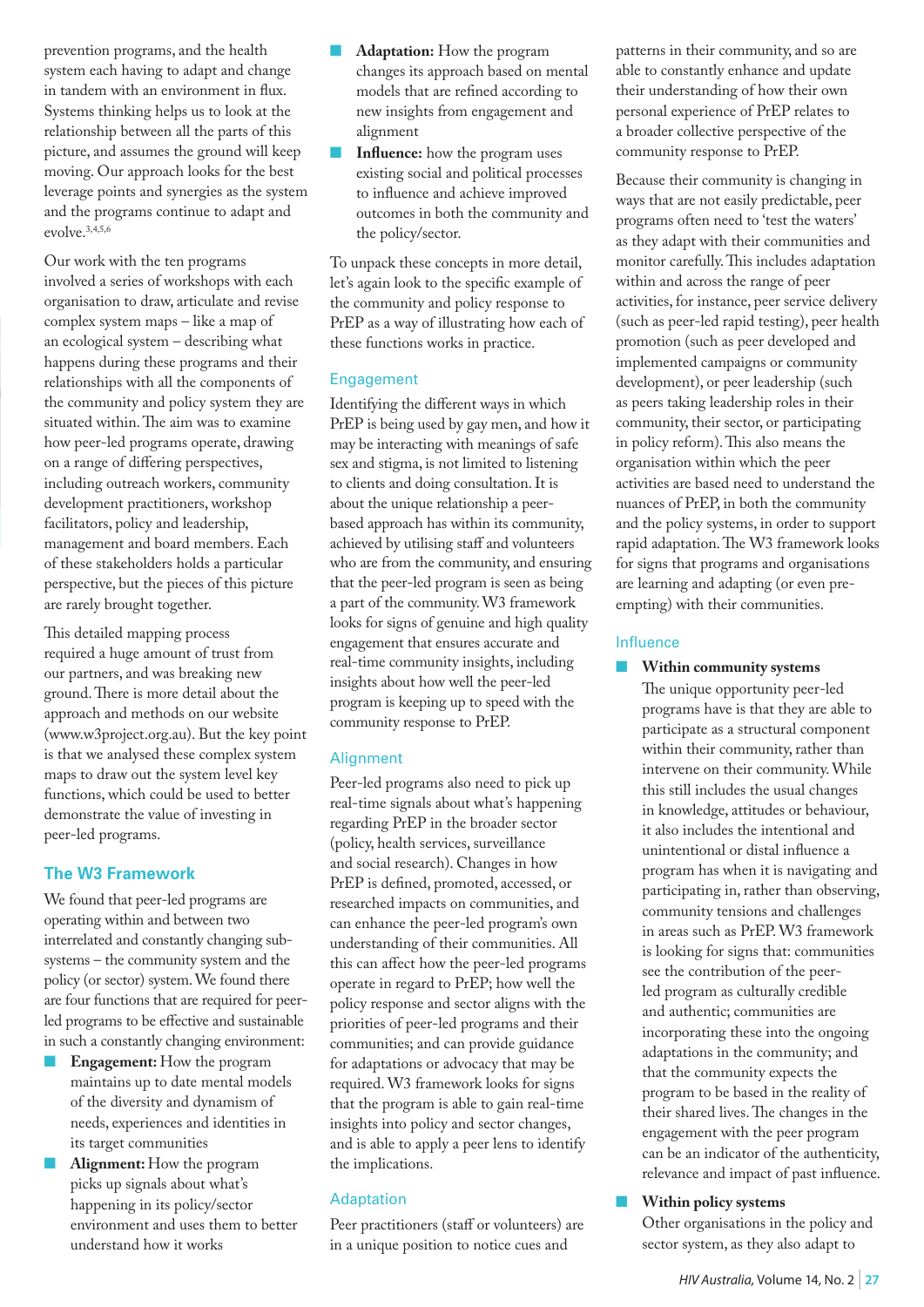PrEP, can be enablers or barriers to the role of peer-led organisations. For example, the way PrEP is discussed in a clinical setting, or in the media, can reinforce or undermine strategies to reduce stigma.

Insights from peer-led programs may be the broader sector's only source of real-time knowledge about emerging issues in rapidly changing environments. For example, insights about how different networks of gay men are adapting and responding to the emerging use of PrEP are insights useful for policy and health services as well as guiding social research. W3 framework looks for signs of the quality of this participation in the policy and sector system, recognising it as a key to improving system alignment to enhance the effectiveness of peer-led programs. W3 framework recognises that if funders, policymakers and researchers are not drawing on and gaining strategic benefit and insight from peer-led programs and leadership around issues such as PrEP, then the partnership as a whole is not maximising its investments.

## **Relationships between functions and other system elements**

The most important part of the framework is how these functions and other elements in the peer-led program's system interact with each other. The diagram of the W3 framework (Figure 1) shows the flows of influence and knowledge that are crucial for the peer program to be effective and sustainable in this environment.

For example, if engagement is not functioning effectively, then our mental models will not be up-to-date, or not complex enough, and we will not be able to adapt programs to be influential within the community or have useful insight to leverage changes in the policy system. If we do not have effective alignment then controversial programs may be vulnerable to or caught unaware of political or policy changes, without enough time to influence the policy system or adapt the peer program.

Every box and arrow on this diagram is a potential source for an indicator – a thing that we need to be confident is happening in order to feel confident that a peer-led health promotion program is effective and sustainable in the long term. The framework helps us identify and tailor the most important indicators for monitoring the long-term effectiveness and sustainability of a program.



| <b>Element</b>                                                   | <b>Definition</b>                                                                                                                                                                                                                              |
|------------------------------------------------------------------|------------------------------------------------------------------------------------------------------------------------------------------------------------------------------------------------------------------------------------------------|
| <b>Community system</b>                                          | The community system includes the networks and cultures the<br>program engages with, and the processes of interaction and<br>change that are taking place within them.                                                                         |
| <b>Policy system</b>                                             | The policy system includes funders, policymakers, politicians,<br>the news media, sector partners and stakeholders, surveillance<br>and research, the health system, and other programs in the<br>same organisation or sector.                 |
| Engagement,<br>Alignment,<br>Adaptation, and<br><b>Influence</b> | Functions that are required for peer-led programs to be<br>effective and sustainable in a constantly changing environment.                                                                                                                     |
| Peer-based<br>activities                                         | Different kinds of peer-based approaches that depend on<br>practitioners having and using peer skill - the ability to combine<br>personal experience and real-time collective understanding to<br>work effectively within a diverse community. |
| <b>Practitioner</b><br>learning                                  | Staff and volunteers in peer-based programs pick up insights<br>from clients and contacts, and in their practice over time they<br>develop, test and refine mental models of their environment.                                                |
| Organisational<br>knowledge<br>practices                         | Program management encourages the discussion and<br>capture of insights from practitioner learning as an asset for<br>the organisation and for sharing with stakeholders in the policy<br>system.                                              |
| <b>Arrows</b>                                                    | Flows of knowledge or causal influence that constitute the<br>program as a system.                                                                                                                                                             |
| <b>System level</b><br>functions                                 | <b>Definition</b>                                                                                                                                                                                                                              |
| Engagement                                                       | How the program maintains up-to-date mental models of the<br>diversity and dynamism of needs, experiences, and identities in<br>its target communities.                                                                                        |
| <b>Alignment</b>                                                 | How the program picks-up signals about what's happening<br>in its policy/sector environment and uses them to better<br>understand how it works.                                                                                                |
| <b>Adaptation</b>                                                | How the program changes its approach based on mental<br>models that are refined according to new insights from<br>engagement and alignment.                                                                                                    |
| <b>Influence</b>                                                 | <b>Community:</b> How the program uses the community's existing<br>ways of doing things to promote new ways of doing things.                                                                                                                   |
|                                                                  | <b>Policy:</b> How the program achieves or mobilises influence on<br>processes and outcomes within its policy environment.                                                                                                                     |

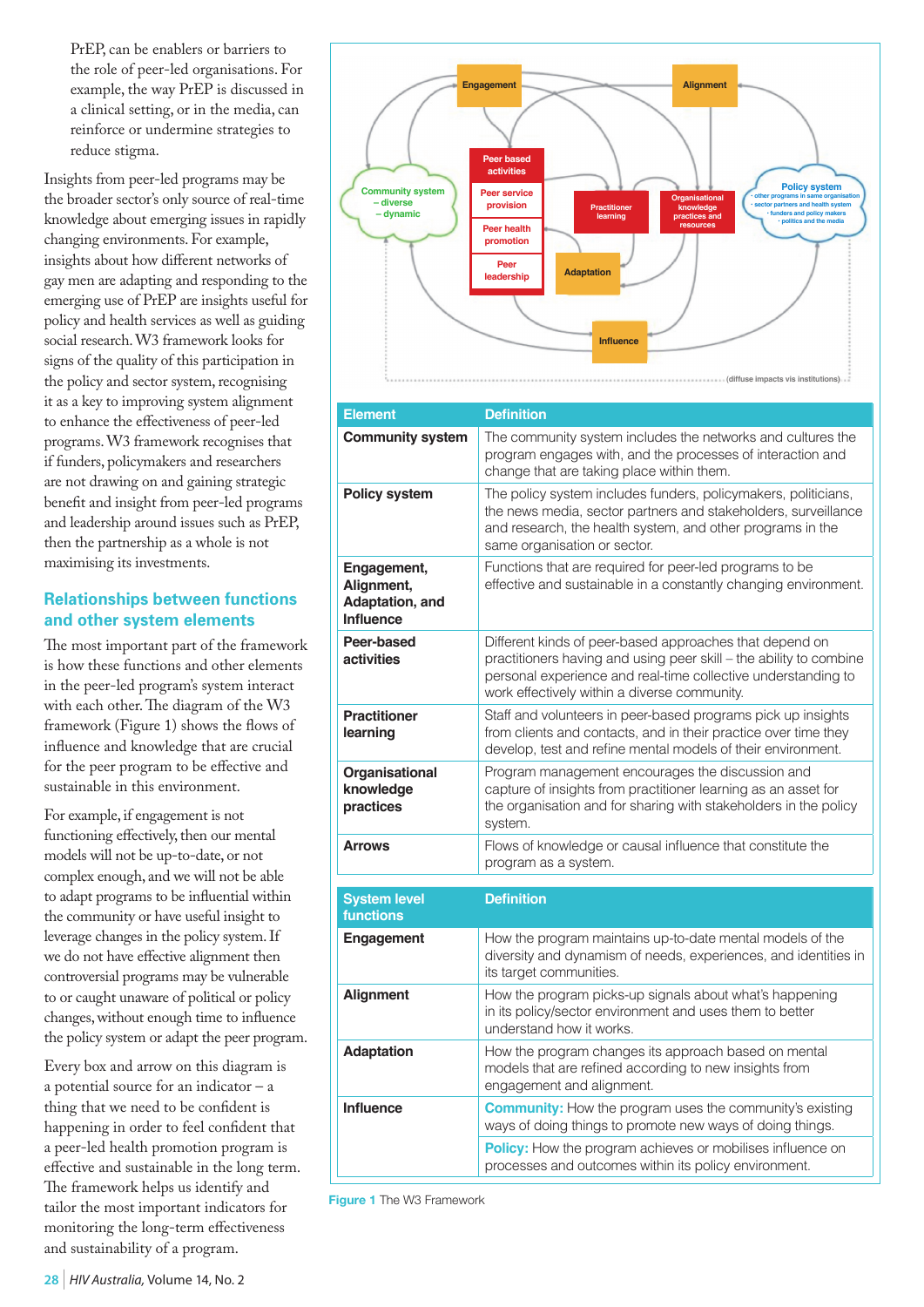#### **Piloting indicators of quality and influence in peer-led health promotion**

We worked with most of the W3 project partners to develop indicators under each of the four functions. The indicators are defined as 'things that would *be happening* if this function were being fulfilled'. Table 2 provides hypothetical examples of Quality and Influence Indicators for a peer-led program to support gay community engagement with PrEP. We piloted a range of different methods and tools for gathering insights against the indicators and functions, guided primarily by the needs of our partner agencies and the questions they wanted to answer within their community and policy systems. Our goal was to develop methods that *add value to existing practices* without creating too much additional labour. The main aim was to identify what would be feasible within the resources of community and peer-led organisations. The analysis of these tools is still underway and the results will be available soon on the W3 project website (www.w3project.org.au)

## **Next steps**

The next phase of W3 will build on and extend this work by trialling and refining the W3 framework at an organisational level. We plan to recruit two peer-led organisations in HIV and hepatitis C to implement and trial the W3 framework across their entire organisation. This will include the development of practical and sustainable tools that use data and insights to improve the impact of programs as well as share real-time knowledge with the broader sector and policy response.

The W3 project continues its aim to support community and peer-led organisations to demonstrate their quality and impact, adapt their programs to the rapid changes occurring in HIV and hepatitis C, and strengthen the evidence base to guide investment in community and peer-led health promotion programs.

## **References**

- 1 Brown G., O'Donnell, D., Crooks, L., Lake, R. (2014). Mobilisation, politics, investment and constant adaptation: Lessons from the Australian health-promotion response to HIV. *Health Promotion Journal of Australia, 25*(1), 35–41. doi: 10.1071/HE13078
- 2 Brown, G., Reeders, D., Dowsett, G., Ellard, J., Carman, M., Hendry, N., et al. (2015). Investigating combination HIV prevention: isolated interventions or complex system.

**Table 2** Example Quality and Influence Indicators

| <b>Adaptation</b> | The program integrates peer insights with knowledge acquired from<br>research, and signals from the policy system.<br>The program's mental maps of the community and policy systems<br>r i<br>and their responses to PrEP are checked and refined on an ongoing<br>basis.<br>Organisational leadership support continual practitioner learning and<br>m.<br>facilitate the capture and packaging of knowledge from peer insights<br>as an organisational and strategic asset.<br>The team identifies emerging practices with PrEP to assess their<br>implications for prevention across the community. |
|-------------------|--------------------------------------------------------------------------------------------------------------------------------------------------------------------------------------------------------------------------------------------------------------------------------------------------------------------------------------------------------------------------------------------------------------------------------------------------------------------------------------------------------------------------------------------------------------------------------------------------------|
| <b>Engagement</b> | Insights from on the ground peer programs update and strengthen<br>M.<br>the understanding of how PrEP is being used in the community.<br>Community members recognise the program as a participant within<br>its networks and cultures and feel a sense of ownership around its<br>work.<br>The program updates a mental map of the networks and cultures<br>m.<br>within the community and works to extend its reach within them.<br>Peer staff use personal experience as well as cultural knowledge to<br>communicate and work effectively with community.                                          |
| <b>Influence</b>  | <b>Community</b><br>Materials produced by health promotion undergo circulation,<br>adaptation and incorporation by members of target networks and<br>cultures.<br>Reach and recall of health promotion products, images or messages<br>among members of the targeted networks and cultures.<br><b>Policy</b><br>Policy, media and funding environment supports (or does not<br>H<br>impede) innovative and culturally relevant approaches to expanding<br>meanings of safe sex.<br>The broader sector and policy system includes and values the peer<br>approach and insights it generates.            |
| <b>Alignment</b>  | The team identifies emerging practices with PrEP to assess their<br>m.<br>implications for prevention across the community.<br>Other programs and sector stakeholders adapt their approach to<br>M.<br>support the effectiveness of the program.<br>The organisation communicates with sector partners to improve their<br>H<br>understanding of the program's perspective on emerging issues.<br>The program actively seeks out and uses knowledge from partners<br>H.<br>and stakeholders with different perspectives on emerging issues<br>within the sector.                                       |

*Journal of the International AIDS Society, 18*(1), 20499. doi: 10.7448/IAS.18.1.20499

- 3 Shiell, A., Hawe, P., Gold, L. (2008). Complex interventions or complex systems? Implications for health economic evaluation. *British Medical Journal, 336*(7656), 1281– 1283. doi: 10.1136/bmj.39569.510521.AD
- 4 Luke, D., Stamatakis, K. (2012). Systems Science Methods in Public Health: Dynamics, Networks, and Agents. *Annual Review of Public Health, 33*, 357–376. doi: 10.1146/ annurev-publhealth-031210-101222
- 5 Adam T. (2014). Advancing the application of systems thinking in health. *Health Research Policy and Systems,12*(1), 50. doi: 10.1186/1478-4505-12-50
- 6 Carey, G., Malbon, E., Carey, N., Joyce, A., Crammond, B., Carey, A. (2015). Systems science and systems thinking for public health: a systematic review of the field. *BMJ Open, 5*(12), e009002. doi: 10.1136/ bmjopen-2015-009002

**Dr Graham Brown is W3 project lead and Senior Research Fellow at the Australian Research Centre in Sex, Health and Society (ARCSHS), La Trobe University. Daniel Reeders was formerly the Research Officer with the W3 Project at ARCSHS and is now a PhD candidate at the Australian National University.**